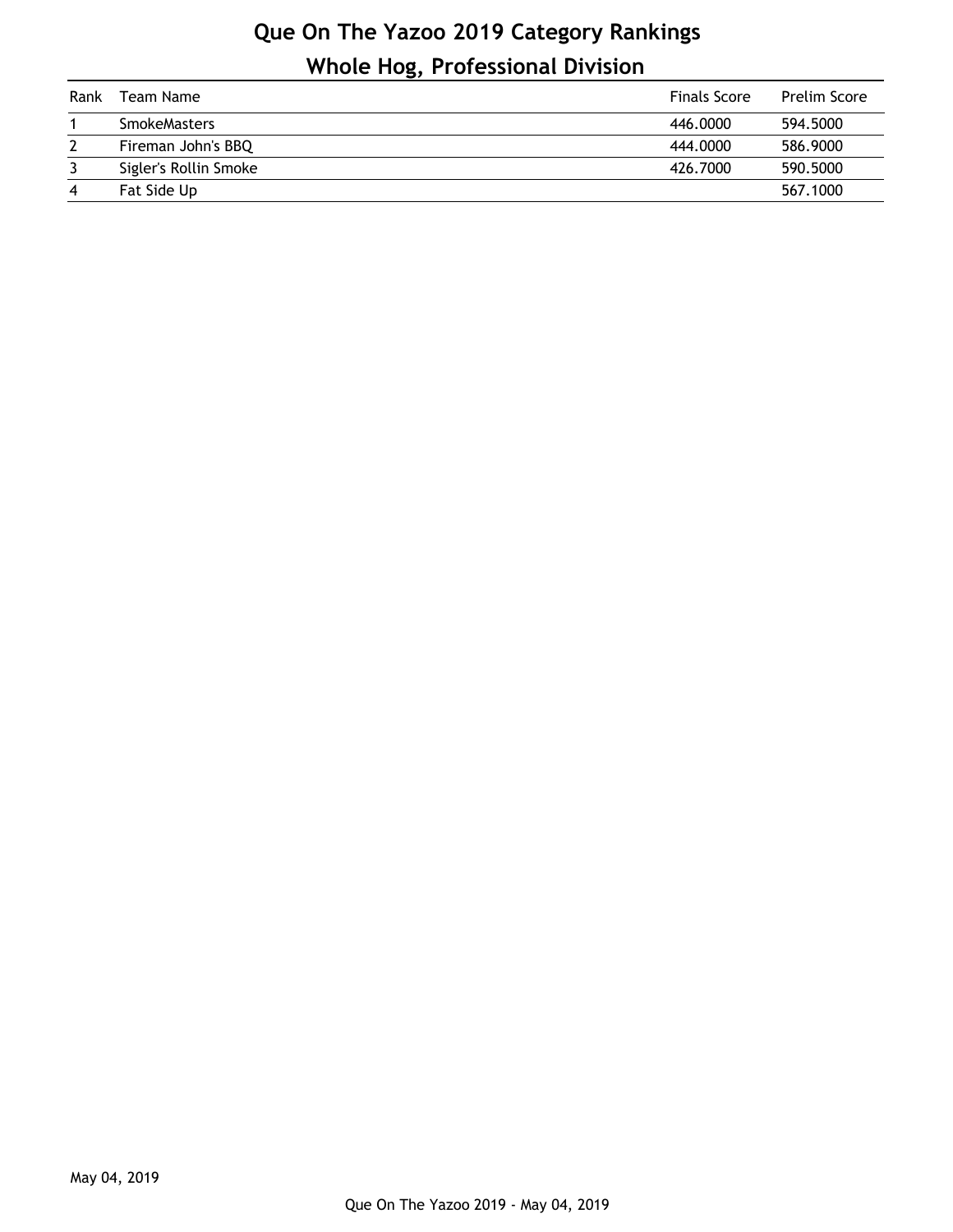## **Que On The Yazoo 2019 Category Rankings Pulled Pork, Professional Division**

| Rank           | Team Name                      | <b>Finals Score</b> | <b>Prelim Score</b> |
|----------------|--------------------------------|---------------------|---------------------|
| 1              | Fireman John's BBQ             | 440,0000            | 592.7000            |
| $\overline{2}$ | No Count Que                   | 438.8000            | 599.1000            |
| 3              | <b>Moonlight Smokers</b>       | 430.8000            | 596.4000            |
| 4              | <b>SmokeMasters</b>            |                     | 589.6000            |
| 5              | Budro's BBQ                    |                     | 589.6000            |
| 6              | <b>Walls Firehouse Smokers</b> |                     | 587.9000            |
| 7              | 2 Phat's BBQ                   |                     | 587.5000            |
| 8              | Fat Side Up                    |                     | 583.0000            |
| 9              | Sigler's Rollin Smoke          |                     | 577.6000            |
| 10             | Viking Range LLC               |                     | 576.7000            |
| 11             | Big Boyz Cookin Crew           |                     | 575.3000            |
| 12             | <b>Chief Smokers</b>           |                     | 574.8000            |
| 13             | The Social Smokers             |                     | 565.2000            |